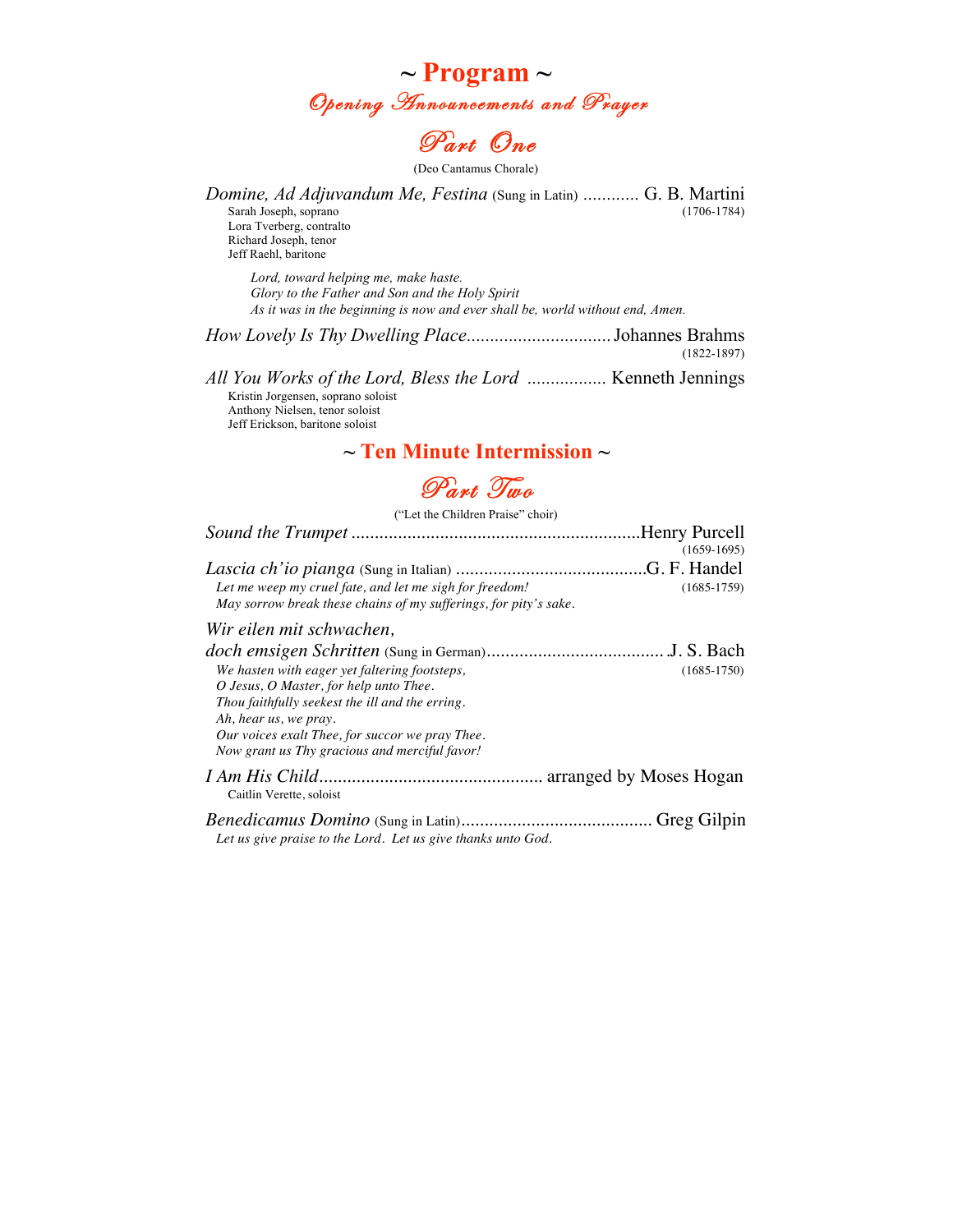### **~ Ten Minute Intermission ~**

# Part Three

| (A free-will offering will be accepted at this time.)                                                                 |  |
|-----------------------------------------------------------------------------------------------------------------------|--|
| Scripture reading                                                                                                     |  |
| When I Survey the Wondrous Cross arranged by Bruce Greer<br>Kay Hawkins, piano                                        |  |
| Scripture reading                                                                                                     |  |
| Scripture reading                                                                                                     |  |
| <i>Praise, My Soul, the King of Heaven</i> arranged by Joshua Bauder<br>Amanda Norman, violin<br>Joshua Bauder, piano |  |
| Scripture reading                                                                                                     |  |
| Evelyn Bercher, soloist                                                                                               |  |

### Closing Announcements and Prayer

## ~ **Reception** ~

## $\sim$  Acknowledgements  $\sim$

| Luther Warren, Fletcher Warren, Claire Ensminger, |  |
|---------------------------------------------------|--|
|                                                   |  |
|                                                   |  |
|                                                   |  |
|                                                   |  |
|                                                   |  |
|                                                   |  |
|                                                   |  |
|                                                   |  |
|                                                   |  |